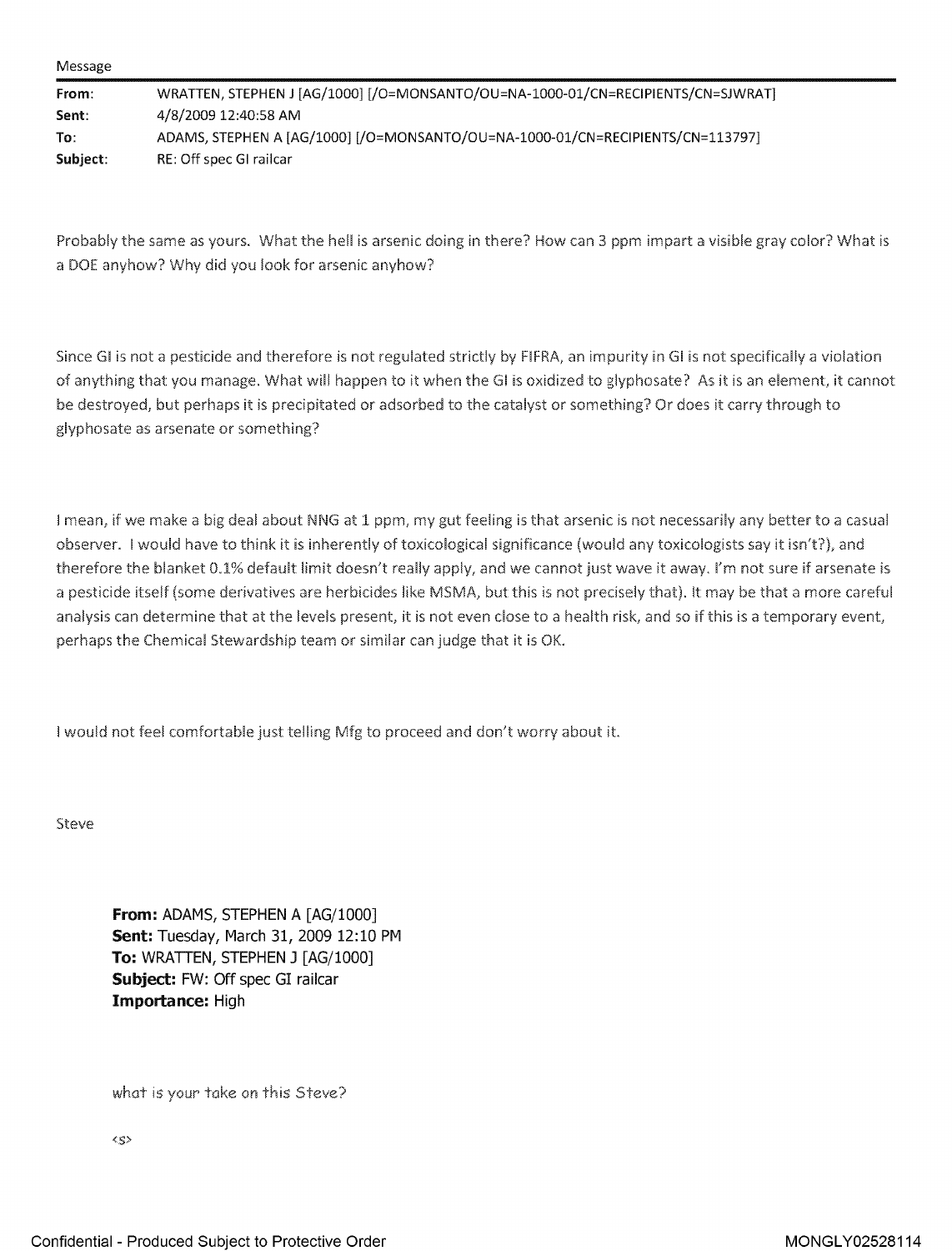**From: AHLERS, ERIN M [AG/1000]** Sent: Monday, March 30, 2009 3:16 PM To: GUGLIANO, PATRICK <sup>F</sup> [AG/1630]; KOCH, JOHN D [AG/1630]; SALL, ERIK D [AG/1000]; HARTMANN, GREGORY ALAN [AG/1000]; SCAIA, MARK D [AG/1000]; ADAMS, STEPHEN A [AG/1000] Cc: WILLOZ, JOHN <sup>L</sup> [AG/1630] Subject: RE: Off spec GI railcar Importance: High

As I understand it, the biggest concern with Arsenic is from an IH perspective. By the time it actually works through the process the levels should be negligible.

Steve Adams - any concerns from a regulatory standpoint I have missed?

From: GUGLIANO, PATRICK F [AG/1630] Sent: Monday, March 30, 2009 10:02 AM To: KOCH, JOHN D [AG/1630]; SALL, ERIK D [AG/1000]; HARTMANN, GREGORY ALAN [AG/1000]; SCAIA, MARK D [AG/1000] Cc: WILLOZ, JOHN <sup>L</sup> [AG/1630]; AHLERS, ERIN M [AG/1000] Subject: RE: Off spec GI railcar

I'm forwarding to Erin to see if there may be any product stewardship issues.

Erin, please advise.

Pat:

From: KOCH, JOHN D [AG/1630] Sent: Monday, March 30, 2009 9:41 AM To: SALL, ERIK D [AG/1000]; HARTMANN, GREGORY ALAN [AG/1000]; SCAIA, MARK D [AG/1000]; GUGLIANO, PATRICK F [AG/1630] Cc: WILLOZ, JOHN <sup>L</sup> [AG/1630] Subject: RE: Off spec GI railcar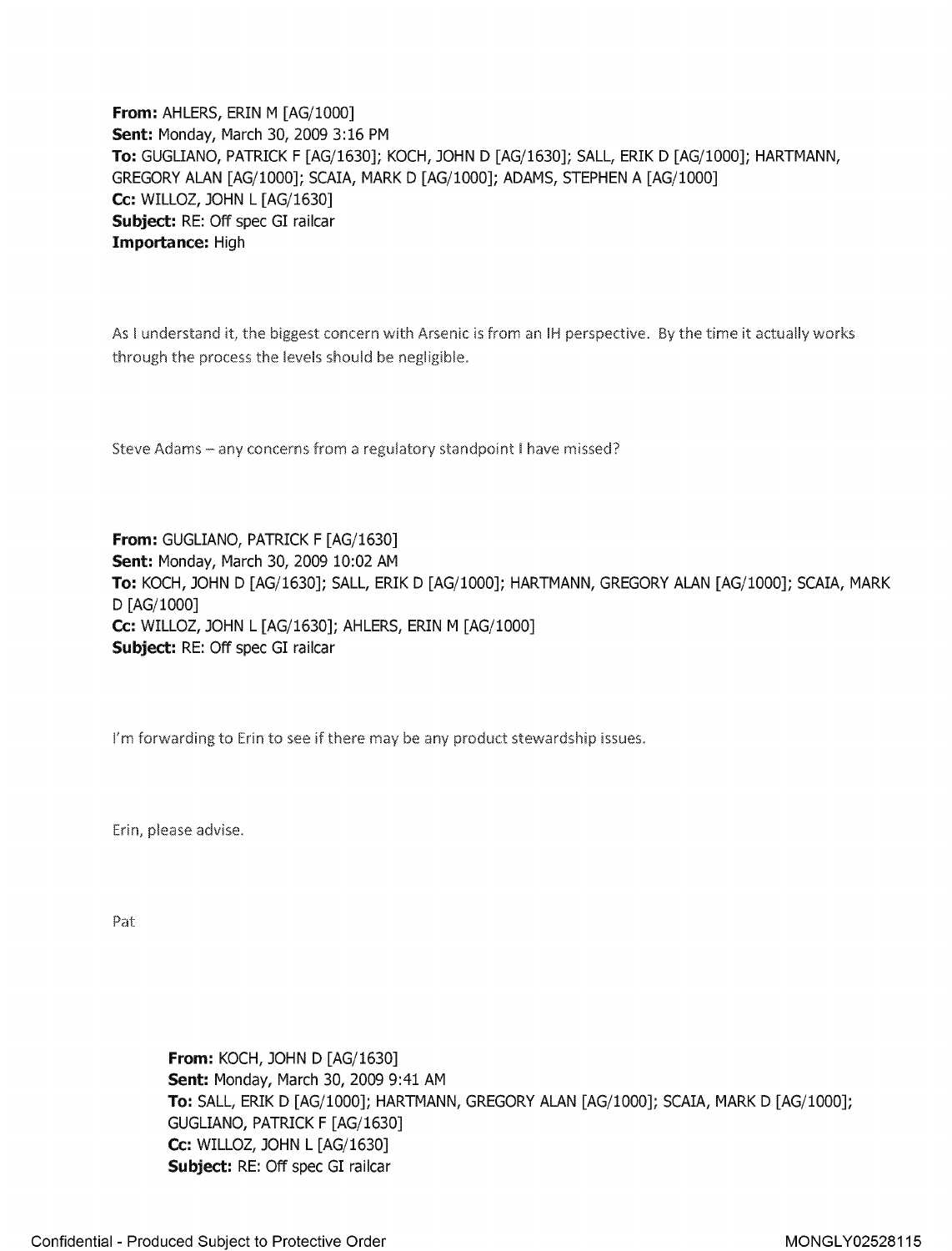Arsenic does not show up on any of the technical specifications.

From: SALL, ERIK D [AG/1000] Sent: Monday, March 30, 2009 9:30 AM To: KOCH, JOHN D [AG/1630]; HARTMANN, GREGORY ALAN [AG/1000]; SCAIA, MARK D [AG/1000]; GUGLIANO, PATRICK F [AG/1630] Cc: WILLOZ, JOHN <sup>L</sup> [AG/1630] Subject: RE: Off spec GI railcar

.John

For what it is worth, <sup>I</sup> am not aware of any reason for concern. Is this OK in the Tech Spec?

Erik

**From: KOCH, JOHN D [AG/1630]** Sent: Monday, March 30, 2009 9:25 AM To: SALL, ERIK D [AG/1000]; HARTMANN, GREGORY ALAN [AG/1000]; SCAIA, MARK D [AG/1000]; GUGLIANO, PATRICK F [AG/1630] Cc: WILLOZ, JOHN <sup>L</sup> [AG/1630] Subject: FW: Off spec GI railcar

We have a GI car coming from lulling that has a low level of arsenic in it ~3ppm. I know we had <sup>a</sup> car or two in the past with low levels of arsenic in it and we approved using it.

I could not find the old emails regarding the previous use of GI with low levels of arsenic but <sup>I</sup> know this was discussed once.